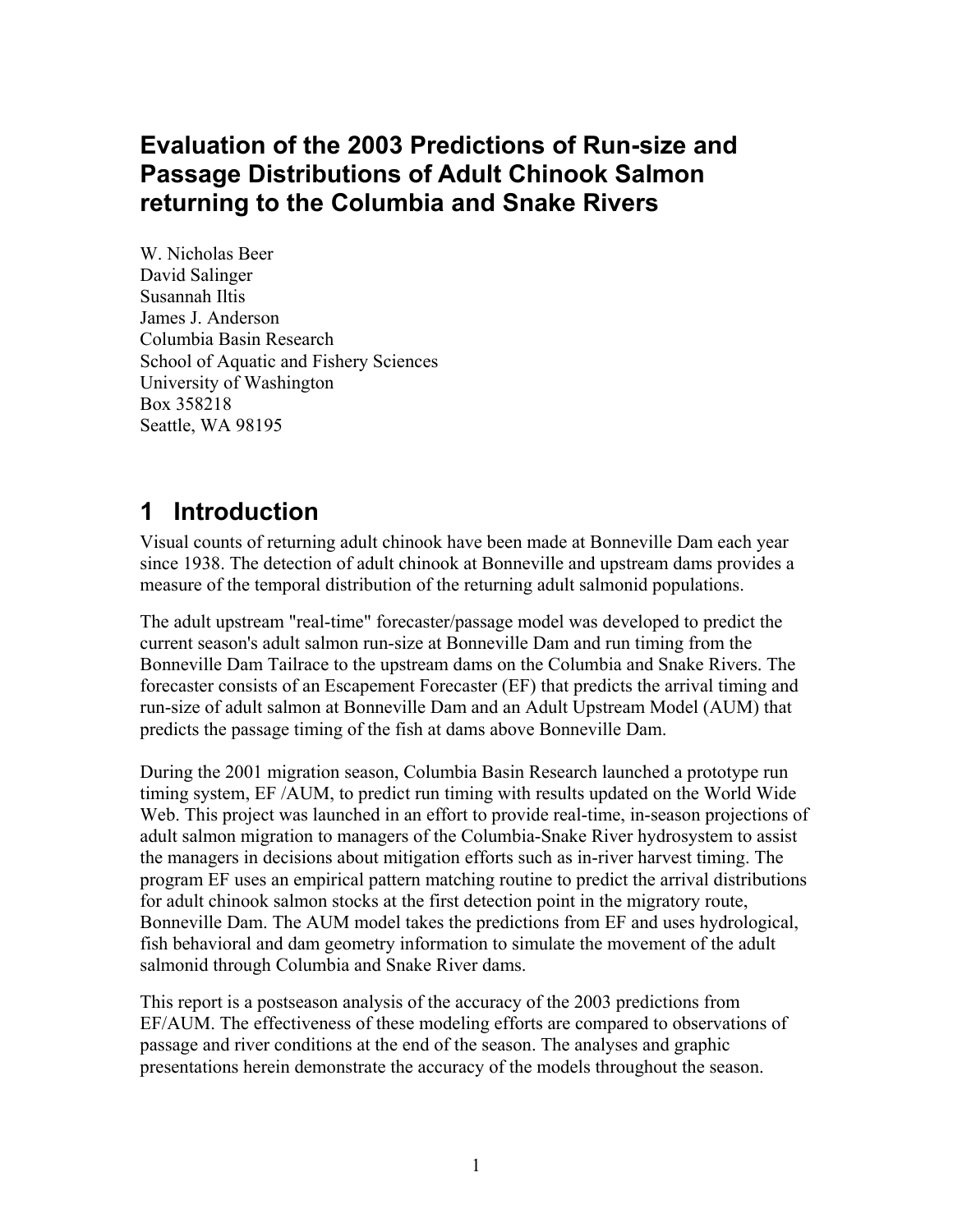# **2 Methods**

### *2.1 Data*

#### **2.1.1 Escapement and run timing data**

The fish analyzed in this report are adult spring and fall chinook salmon returning to spawn in tributaries or hatcheries of the Columbia and Snake Rivers above Bonneville Dam. We use the daily visual counts of returning adult chinook at Bonneville Dam for the escapement forecasts, and the daily visual counts of adult passage at McNary, Ice Harbor, and Lower Granite dams to assess the upstream run timing predictions. The adult passage visual counts data are from the Columbia River DART database (CBR 2004a); the data are provided as a courtesy by U.S. Army Corps of Engineers, NWD.

#### **2.1.2 Flow and other system operations data**

Any forecast of fish movement relies critically on accurate forecasts of flow and other key system operations. The U.S. Army Corps of Engineers generates operational forecasts at all projects on the Columbia and Snake Rivers where there is fish passage. Water supply forecasts are based on a number of factors: the National Weather Service's Northwest River Forecast Center predictions, flood control requirements from the Army Corps, electrical power demand forecasts, and other criteria. The substantial uncertainty associated with springtime conditions often results in frequent and marked changes in these forecasts during April and May. Moreover, attempts to reduce the biological impacts of dissolved gas generated from high spill levels also results in a shifting of spill between projects within as well as outside the basin. Although the forecasts covered as much as 90 days into the future, it must be recognized that their intended use was in deciding operations for the next week. Forecast accuracy beyond even a few days was itself uncertain. Bonneville Power Administration processes the Army Corps forecasts and makes them available to CBR staff throughout the migration season on a biweekly schedule.

Forecasts for flow, spill, and elevation were updated with observed values on a daily basis with a query to the Columbia River DART database (CBR 2004a), which downloads water quality data from the Army Corps. Subsequent fish arrival predictions were therefore based on the forecasted values for flow and spill and the latest available observed data.

### **2.1.3 Temperature data**

The temperature time series is a combination of year-to-date temperature data and forecasted temperatures. The forecasts are based on observed year-to-date temperature and flow data, historical average temperature and flow profiles for 15 locations in the Snake and Columbia rivers, and the flow forecasts. Historic and observed year-to-date data was obtained from the Columbia River DART database. Temperature predictions are made by applying a three-day moving window to fit predicted temperature time series to historical average patterns of temperature change; this method is described in detail in Beer et al. (2003).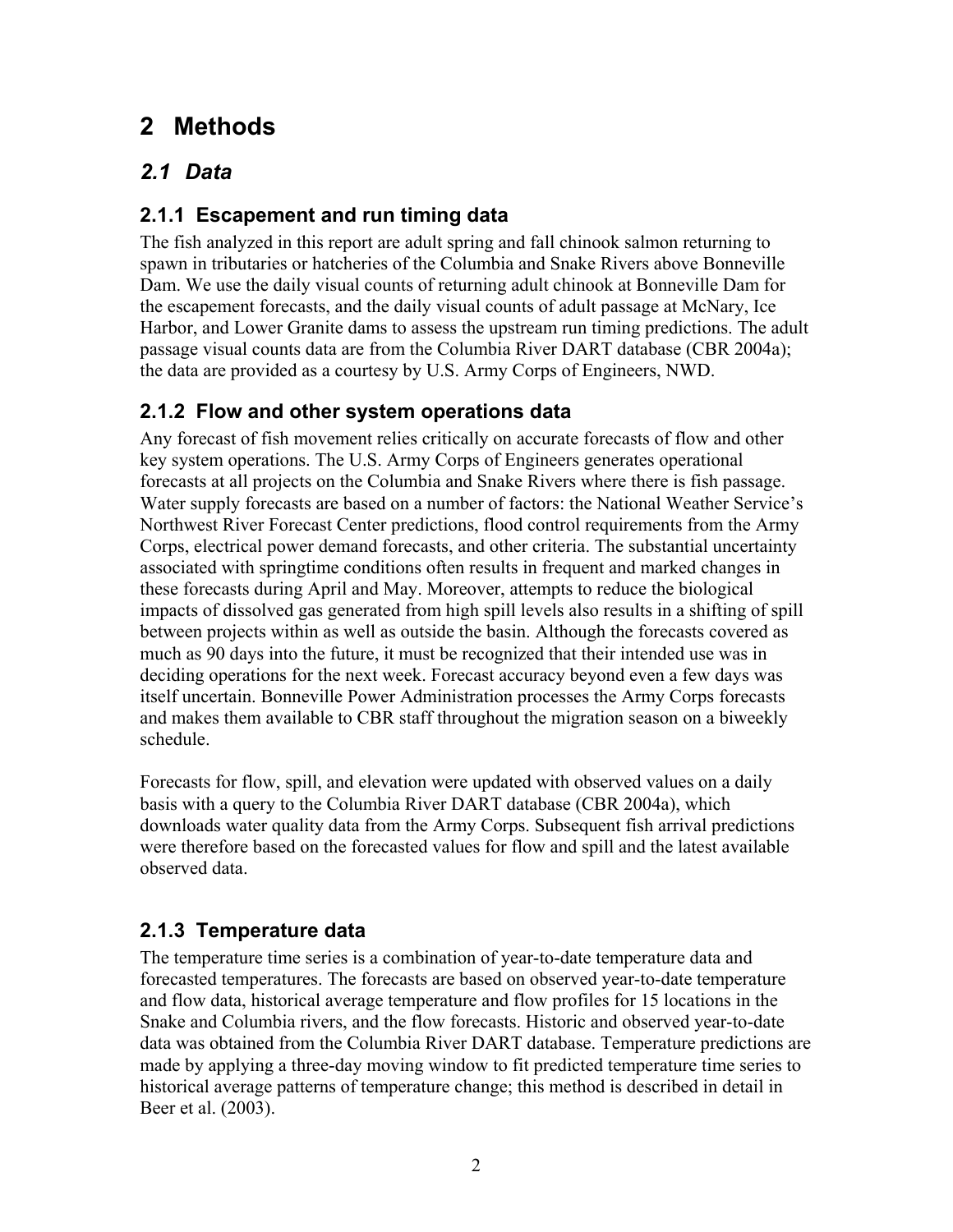| Monitoring Locations     | <b>AUM Model Input Locations</b> |  |  |
|--------------------------|----------------------------------|--|--|
| Chief Joseph Forebay     | Columbia Headwater               |  |  |
| Wells Forebay            | Methow Headwater                 |  |  |
| Rock Island Forebay      | Wenatchee Headwater              |  |  |
| The Dalles Forebay       | Deschutes Headwater              |  |  |
| Anatone, WA USGS         | Snake Headwater                  |  |  |
| Peck, ID USGS            | Clearwater Headwater             |  |  |
| Peck, ID USGS            | North Fork Clearwater Headwater  |  |  |
| Peck, ID USGS            | Middle Fork Clearwater Headwater |  |  |
| Anatone, WA USGS         | Salmon Headwater                 |  |  |
| Wells Forebay            | Wells Pool                       |  |  |
| Rocky Reach Forebay      | Rocky Reach Pool                 |  |  |
| Rock Island Forebay      | Rock Island Pool                 |  |  |
| Wanapum Forebay          | Wanapum Pool                     |  |  |
| Priest Rapids Forebay    | Priest Rapids Pool               |  |  |
| Lower Granite Forebay    | Lower Granite Pool               |  |  |
| Little Goose Forebay     | Little Goose Pool                |  |  |
| Lower Monumental Forebay | Lower Monumental Pool            |  |  |
| Ice Harbor Forebay       | Ice Harbor Pool                  |  |  |
| McNary Forebay           | McNary Pool                      |  |  |
| John Day Forebay         | John Day Pool                    |  |  |
| The Dalles Forebay       | The Dalles Pool                  |  |  |
| Bonneville Forebay       | Bonneville Pool                  |  |  |

**Table 1 U.S. Army Corps of Engineers fixed monitoring sites and USGS gaging stations used for temperature forecasts.** 

#### **2.1.4 Archives of model predictions**

The results EF/AUM runs are stored on the Columbia Basin Research web site (CBR 2004b). Graphs based on the results are available through web-based query tools at http://www.cbr.washington.edu/crisprt/index\_adult.html. During the spring migration season (March 1 to May 31) and the fall migration season (August 1 to November 15), runs are made daily and include daily passage distribution forecasts and run-size forecasts.

### *2.2 Models*

#### **2.2.1 Escapement Forecaster**

The Escapement Forecaster (EF) predicts the arrival timing and run-size of adult salmon at Bonneville Dam. It consists of a Bayesian-type algorithm with lognormal predictive density (Hyun 2002) and a prior distribution based in the early season on the previous year's jack counts and in the later season on a pattern matching algorithm. There is also a blending routine to switch smoothly between the jack-based and pattern match methods.

The jack-based routine predicts run-size by using a linear regression of each year's total adult return vs. the previous year's total jack return for each of the years 1982-2002. The correlation is strong for spring chinook, but less for fall chinook ( $r^2$  = 0.92 and 0.22 respectively). The arrival distribution is taken as the historic daily mean scaled to produce the correct total run-size.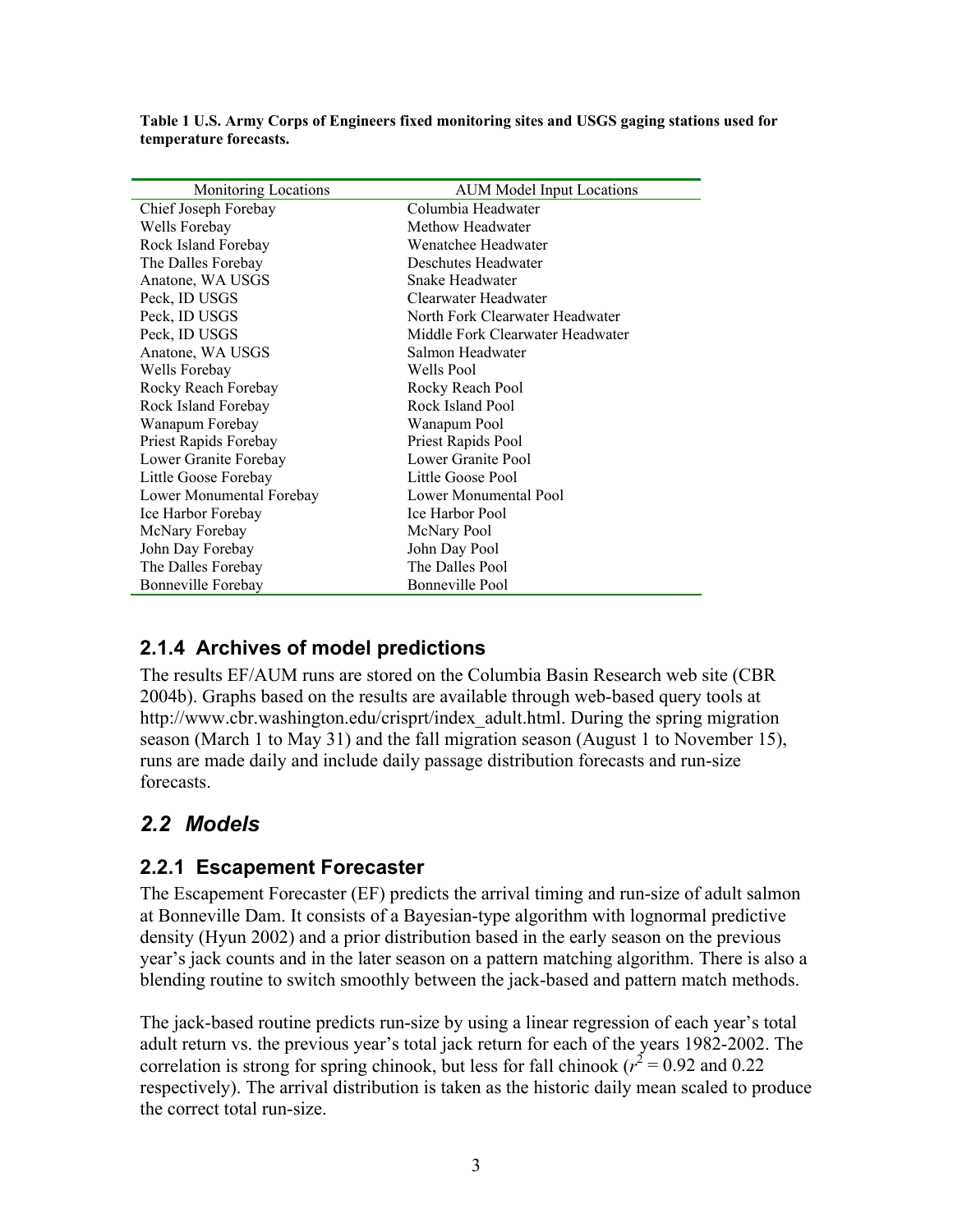The pattern matching routine forecasts total run-size and run timing (daily passage) by optimally correlating the shape of the current year's cumulative passage (to date) with truncations of historical cumulative passage data. This returns the fraction of the run complete, *f*. Total run-size is then predicted by  $\tilde{r} = P_c / f$  where  $P_c$  is the total current year passage to date.

To compare the current year's passage to that of historic runs, the cumulative current passage data is partitioned into *N* time intervals. The pattern matching optimization is performed as least-squares minimization; comparing slopes  $S_i^c$  over each subinterval *i* of the current run with slopes  $S_i^h(f)$  of subintervals of each historic year run truncated after *f* fraction of the historic run have passed. The optimization to determine *f* is then performed as:

$$
\underset{f \in (0,1)}{\text{minimize}} \sum_{h \in H} \sum_{i=1}^{N} \left( S_i^c - S_i^h(f) \right)^2
$$

where *H* is the set of historical data years being used.

After the pattern matching method determines the completed fraction *f* of the current run, the passage forecast for each remaining day of the season is produced by appending the historic daily mean passage for each day of the final 1− *f* fraction of the season – scaled to produce the correct total run-size. In this way, the forecast may be a forward or backward shift in time as compared to the historic average, thereby forecasting not just run-size, but also run timing.

#### **2.2.2 Adult Upstream Model**

The Adult Upstream Model (AUM) describes in detail fish movement through reaches and dams and the effects of various river operations on their migration. For in-season forecasts we use the projected escapement at Bonneville as input to AUM and predict the arrival timing at the upstream dams. The model contains a temperature and flow based submodel for reservoir passage and submodels for dam passage, fallback and straying. In addition, it includes a bioenergetic model to predict fish migration energy consumption. River flow and temperature are modeled using portions of the CRiSP smolt passage model. Fish travel time has been calibrated using PIT-tag data of adult chinook detected at both Bonneville and Lower Granite dams. A paper describing the theory and calibration of the model is in preparation (Salinger and Anderson, b). The temperature and flows encountered by upstream migrating salmon are the main factors determining reach migration speed and a submodel controls this process. The flow encountered should subtract directly from the swimming speed in order to compute net up-river velocity. Because oxygen metabolism of chinook is optimal at about 17°C, the sustainable swimming speed is also optimal at about 17°C. To represent this, we use a broken linear model for the net up-river velocity  $V_M$  in terms of temperature  $\theta$  and flow *F*:

$$
V_M = \begin{cases} \beta_0 + \beta_1 \theta + \beta_3 \mathbf{F}, & \text{where } \theta \le \tilde{\theta} \\ \beta_0 + \beta_1 \tilde{\theta} + \beta_2 (\theta - \tilde{\theta}) + \beta_3 \mathbf{F}, & \text{where } \theta > \tilde{\theta} \end{cases}
$$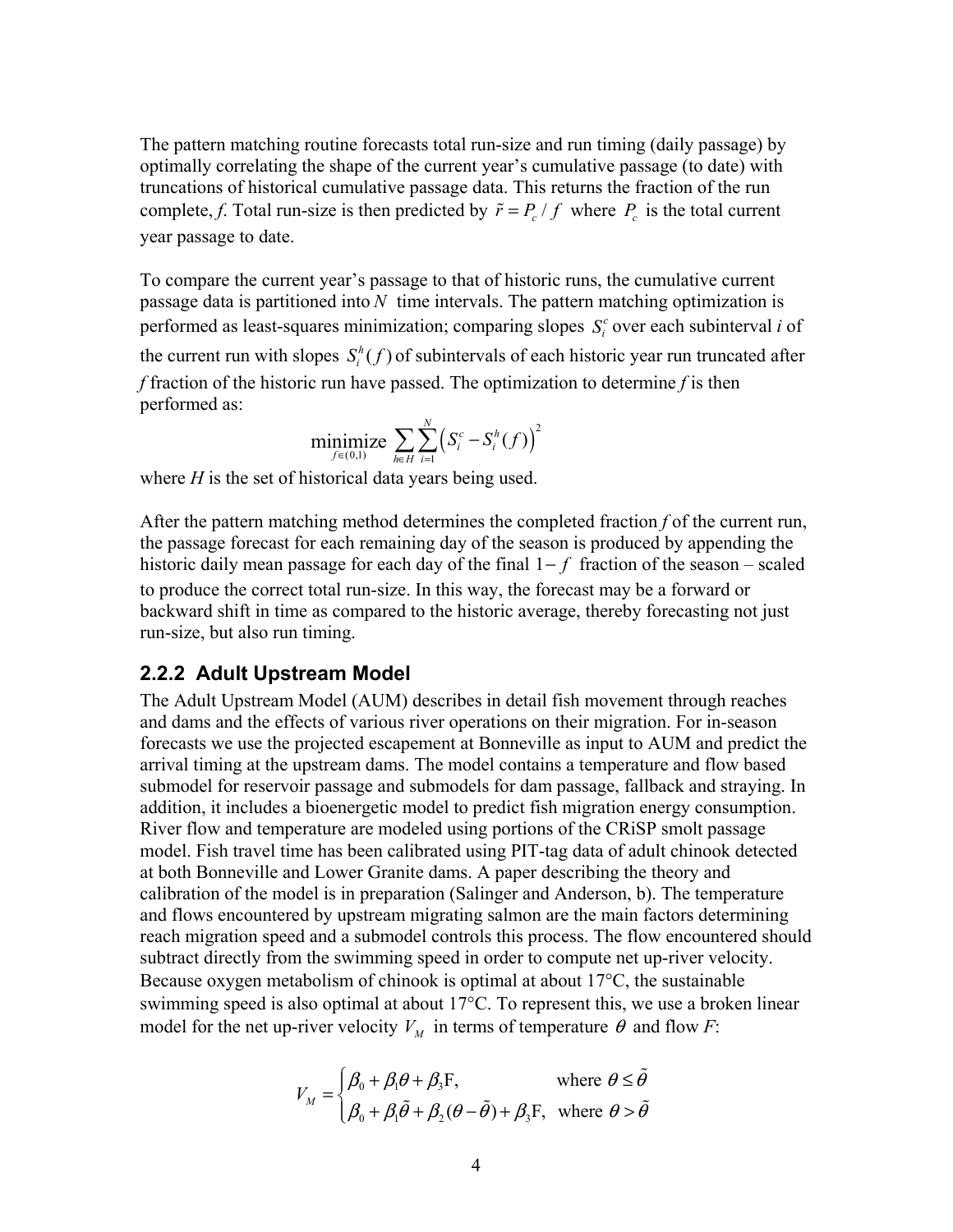where  $\beta_0$ ,  $\beta_1$ ,  $\beta_2$  and  $\beta_3$  are the coefficients and  $\tilde{\theta}$  is the break point (approximately  $17^{\circ}$ C). In each reach, the travel time distribution is determined by the migration velocity  $V_M$  and by the rate of spreading  $V_{VAR}$  (Zabel and Anderson, 1997). Salinger and Anderson (a) more fully develops the net up-river velocity submodel. The migration velocity parameters and the spread parameter  $(V_{VAR})$  are determined from historical data using an optimization routine that compares model predicted passage distributions to observed ones. The arrival distributions were constructed from PIT-tag data of fish detected at both Bonneville and Lower Granite Dams for 1998-2002. These are combined into weekly cohorts with known travel time median and standard deviation. The cohorts create a release distribution at Bonneville Dam, and the model results are compared to the observations using least-squares optimization to pick the best parameterization of the model. Fall-back and dam delay are components contributing to the distribution of travel times for the fish.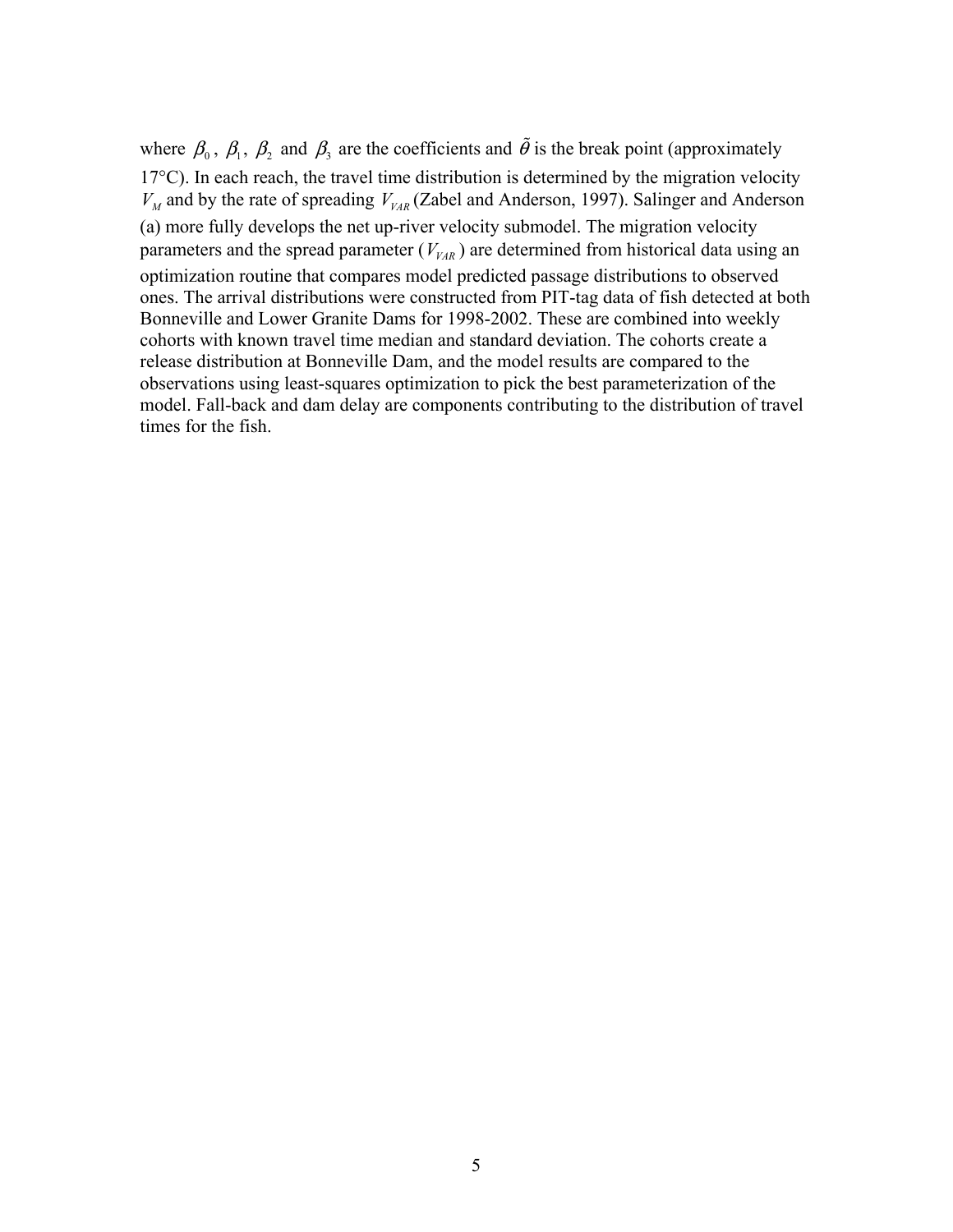### **2.2.3 Schematic of data and modeling**

The relationship of the data and models is depicted in Figure 1. An obstacle to Bonneville escapement prediction for spring is the arbitrary May 31 cut-off date for the spring chinook run, which can make a late run appear smaller, or an early run appear larger, than would be otherwise recorded.



**Figure 1 Schematic of data, models and products. Brown is used for historical data, green is observed up-to-date information, white boxes are modeling processes and the yellow frames are final products.** 

#### **2.2.4 Postseason Assessment of Predictions**

To assess the performance of the EF run-size predictions, we compute the earliest day after which we consistently predicted the final run-size to within 10, 20 and 30% of the true run-size, and we determine what percent of the run had been completed on that day. Run size predictions are important for catch allocations and compliance with federal and state regulations on fishery management. There is no established standard by which these predictions are evaluated. In future years (or in a retrospective analysis), these results will be used to compare inter-year performance.

To assess the performance of passage timing predictions, we apply the same measure used to assess RealTime/CRiSP predictions (Beer et al. 2003). For each stock at each observation site, we compute the Mean Absolute Deviation (MAD) for the day (*j*) on which the prediction was made. This measure is based on the average deviation between predicted and observed cumulative passage on prediction dates during the season. MAD is computed as: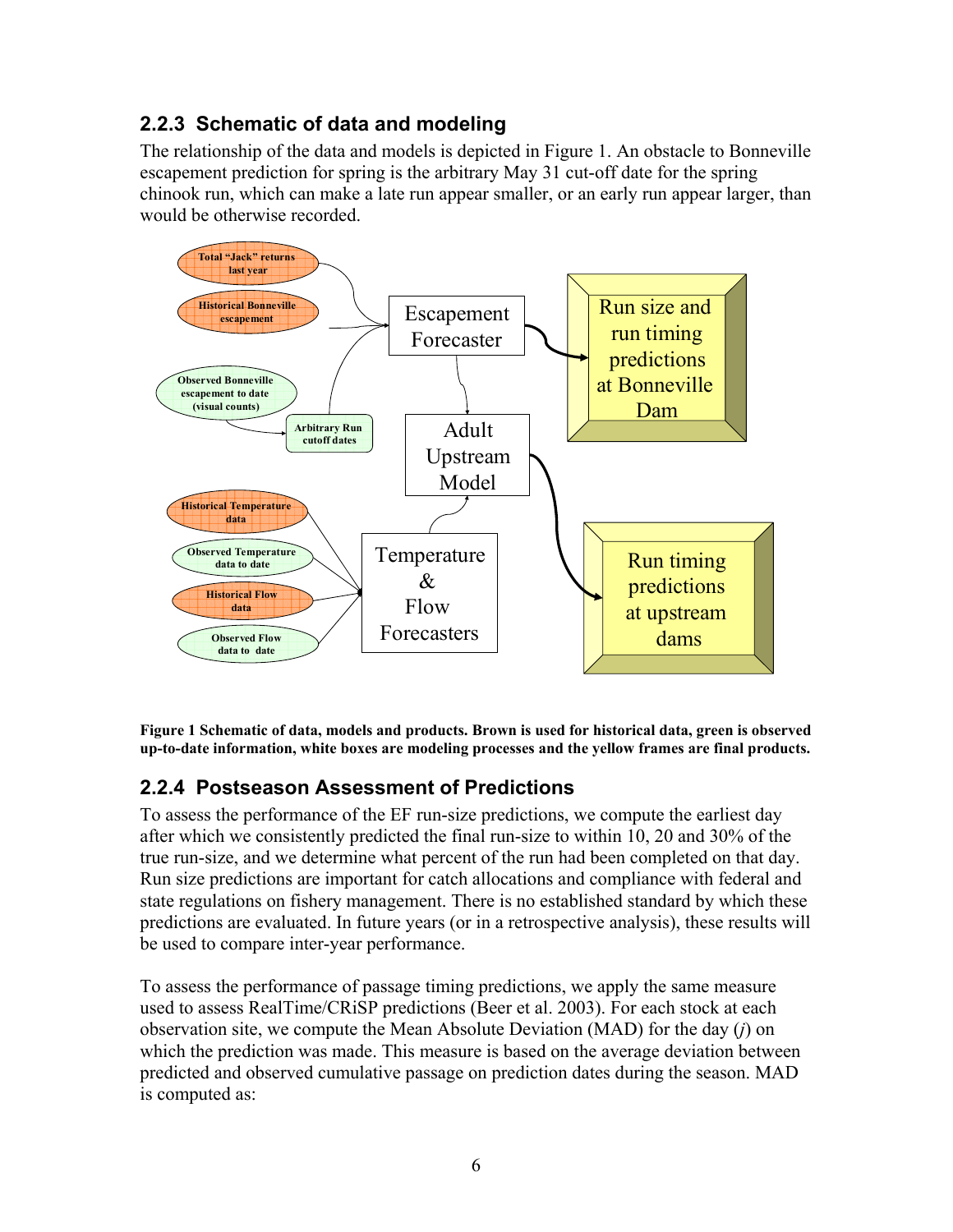$$
MAD_{j} = \frac{1}{N} \sum_{t=1}^{N} \left| F_{Day_{t}} - \hat{F}_{Day_{t}} \right| \times 100
$$

where:

- $j =$  forecast day on which  $MAD<sub>i</sub>$  is calculated;
- $t =$  index of prediction day (from 1 to *N*);
- $N =$  number of days on which a prediction and observation were made for the stock at the site during the season;
- *Day* = vector of length *N* which identifies the days of the year from first observation of the stock at the site until two weeks past last observation (this is fixed for each site and each stock);
- $F =$  observed cumulative passage on Day<sub>*i*</sub>; and
- $\hat{F}$  = predicted cumulative passage on Day<sub>t</sub>.

The MAD summation is performed over each of the dates on which model predictions were implemented – approximately every day during the season. This provides a snapshot of how well the model performs as the season progresses based on the final, "true" data. Ideally, there would be general decrease in MAD as *t* goes from 1 to *N* because the true distribution of the run should be better known and the true state of the flow and spill profiles should be known.

A second measure for run timing is the Maximum Absolute Daily Deviation (MADD)

$$
MADD = \max \left\{ \left| F_{Day_i} - \hat{F}_{Day_i} \right| \times 100 \right\}
$$

Each daily estimate of the run passage percentage is as good as or better than this estimate.

### **3 Results**

#### *3.1 Run-size*

The EF predicted the total spring chinook run-size within 20% of the final run-size on day 108 when 56% of the run had passed. The fall chinook run-size prediction was first within 20% on day 241 when 49% of the run had passed; although, it subsequently was reduced significantly, as seen in Figure 3, due to a hiatus in adult passage. EF finally predicted within 20% of the final fall chinook run-size on day 256. Daily predictions for 2003 can be seen at http://www.cbr.washington.edu/crisprt/index\_adult.html. Targets of 10%, 20% and 30% were each evaluated and are summarized in Table 2.

**Table 2 Earliest day after which we consistently predicted the final run-size within the error specified (10% 20%, or 30%).** 

| <b>Stock</b>   | Within 10% | Within 20% | Within 30% |
|----------------|------------|------------|------------|
| Spring chinook | 124        | 108        | 105        |
| Fall chinook   | 257        | 256        | 255        |

In both spring and fall of 2003, our early season predictions, which are based on previous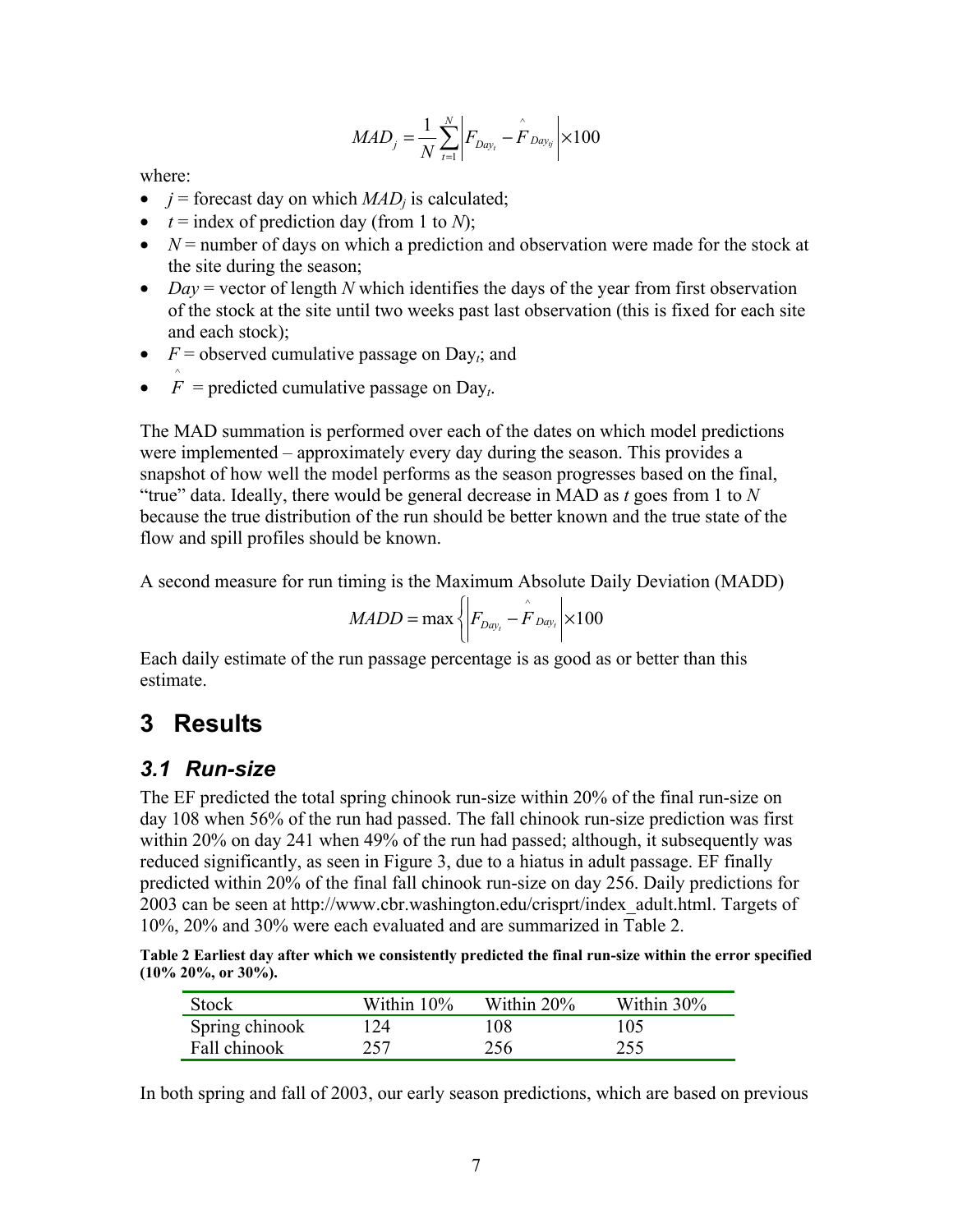year's Jack returns, were low. The in-season predictions based on pattern matching subsequently corrected the prediction. Subsequent variations in the run-size predictions in Figure 2 and Figure 3 may have resulted from delays in the arrivals at Bonneville, since the forecaster becomes more and more sensitive to the data as the season progresses.



**Figure 2 Spring chinook run-size prediction for 2003.**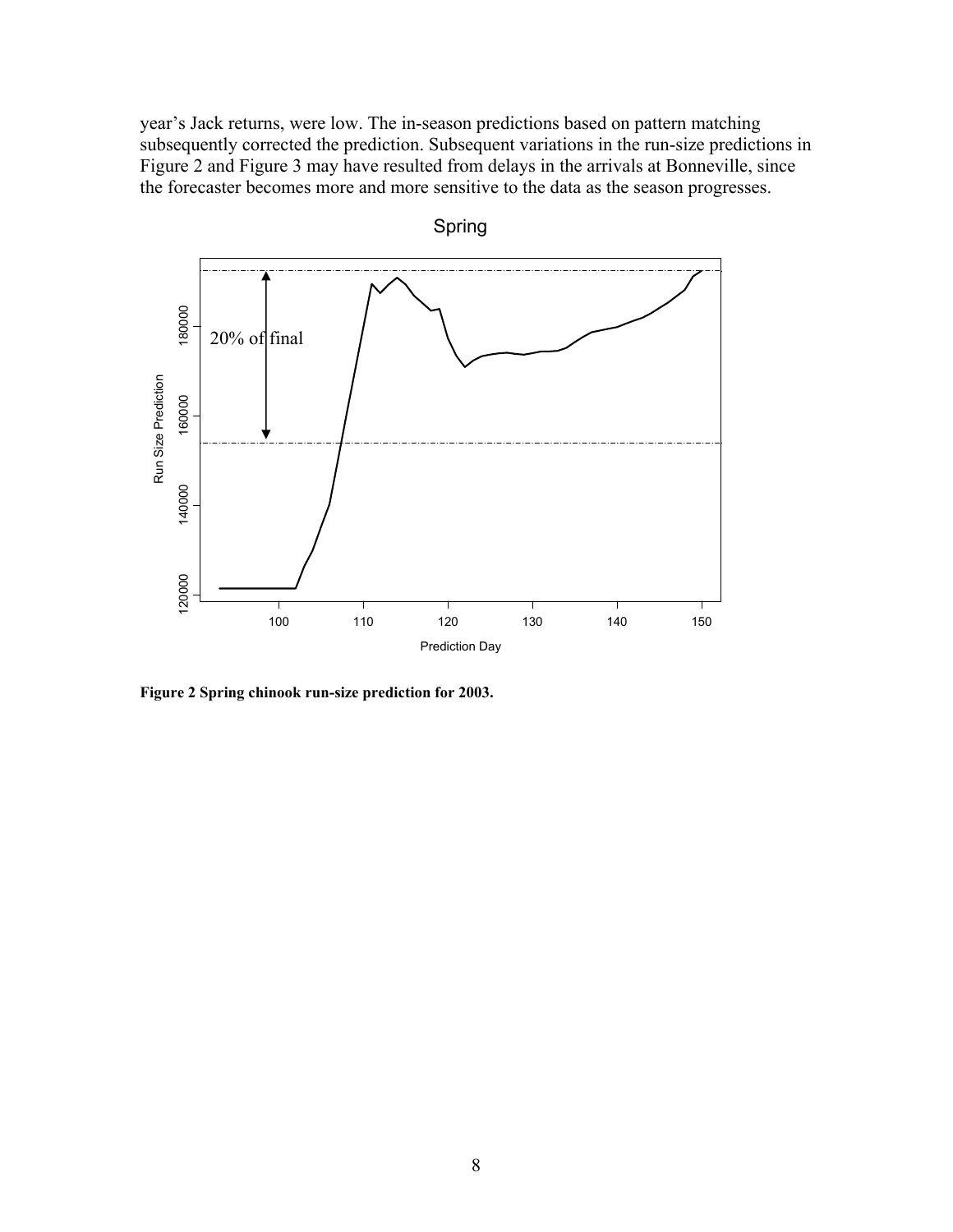

**Figure 3 Fall chinook run-size prediction for 2003.** 

#### *3.2 Run Timing*

The EF/AUM model is run daily and upstream passage predictions are archived on the CBR web site. We compare daily forecasts to observations of passage at the end of the migration season. See the figures in Appendix A. Upriver passage forecast performance for passage predictions on several days and the end-of-year observations.

We measured the performance of these predictions by comparing the estimated percentage passed on each day with the observed percentage passed using the Mean Absolute Deviation (MAD). For the spring run at Bonneville, the MAD was 6.7%. We also track the level and day of the worst prediction: the Maximum Absolute Daily Deviation (MADD). The MADD was 18.4% on day 103. A comparison of the predicted and observed Bonneville Dam passage percentage for each day is in Figure 4.

For the fall run at Bonneville, MAD was 3.9%. The MADD was 19.3% made on day 253. A comparison of the predicted and observed Bonneville Dam passage percentage for each day is in Figure 5.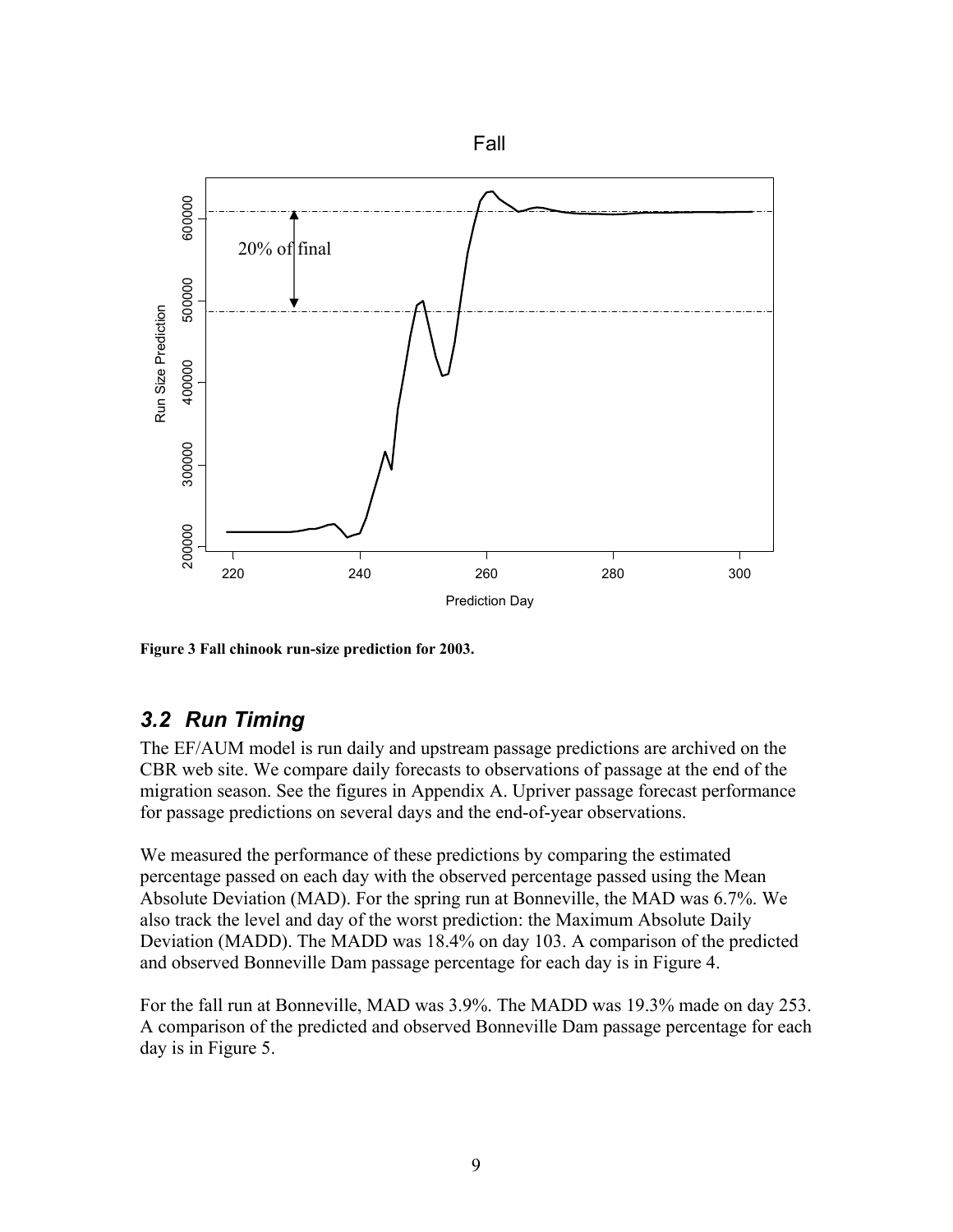

**Figure 4 Spring chinook passage prediction at Bonneville for 2003. Note: This is a comparison of the predicted percentage passed and the actual percentage passed on each day of the passage season.** 



**Figure 5 Fall chinook passage prediction at Bonneville for 2003. Note: This is a comparison of the predicted percentage passed and the actual percentage passed on each day of the passage season.**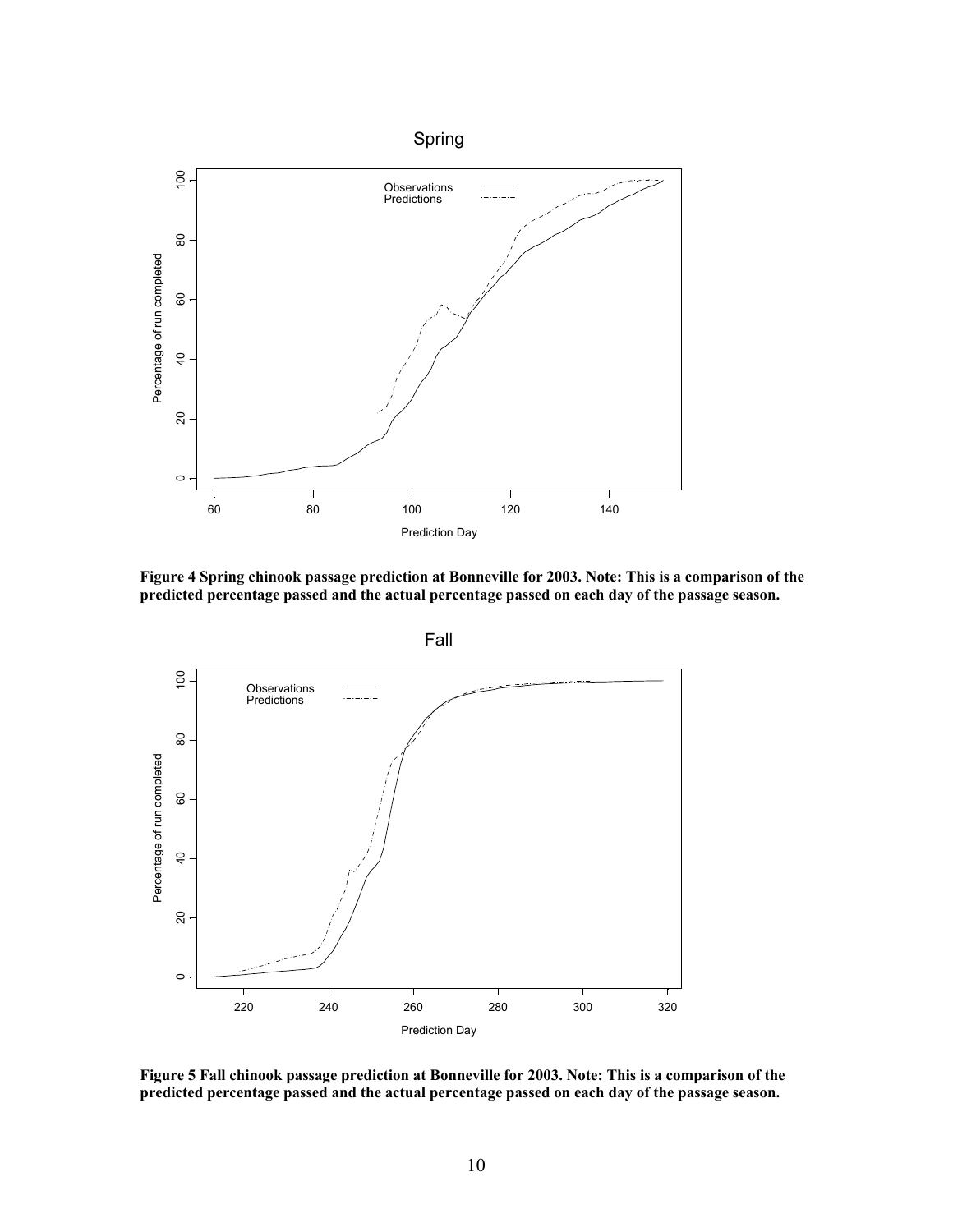# **4 Discussion**

Predictions of the passage at Bonneville shaped the forecasts of passage at other dams so that all the predictions are sensitive to these important Bonneville Dam escapement forecasts. Any errors in run timing at Bonneville are propagated upstream.

Predictions of the passage at upstream dams for all stocks vary with the prediction day as we would expect; however, the observations of spring chinook at IHR and LWG and other Snake River dams (see Appendix A) obviously show skewed arrivals, as compared to the forecasts, with fish arriving earlier than expected. For example, by April 24, 2003 (042403) nearly 50% of the run had passed IHR. This is probably due to the Columbia River and Snake River fish being disproportionately distributed at Bonneville, with Snake River spring chinook migrating earlier than their Columbia River counterparts.

Distinguishing the passage of individual stocks through the river system could help resolve these predictions more accurately (see Future Work below). Further, this stock separation may also be useful in protecting endangered stocks from over harvest and unfavorable migration conditions.

### *4.1 Future Work*

A summer stock of about 115,000 fish passed Bonneville during 2003, but was not included in this analysis. In subsequent years, we hope to evaluate the efficacy of using the calendar-based method of determining run type. It has certainly been a convenience in the past, but several changes might warrant revisiting this enumeration method because:

- Modern counting and identification procedures (PIT tags) are available that identify individual adult fish and therefore their stock before they arrive at their spawning grounds.
- Possible preferred migration conditions which are correlated to stock type can be identified from river conditions databases such as DART (CBR 2004) and may be related to cueing and therefore provide a mechanism for delineating the differences between the stocks.
- Methods for determining the shape of arrival distributions would allow returning stocks to be partitioned according to those rules as they pass Bonneville. At present, a fish passing Bonneville on July 31 is a summer chinook and one passing on August 1 is fall chinook, and therefore treated distinctly.

During both the spring and fall chinook runs, there were significant periods during the migration season when passage was temporarily depressed. A more detailed understanding of the mechanisms that create this phenomenon will improve the forecasts since the pattern matching algorithm assumes that reductions in passage indicate an end to the run. We are seeking mechanistic explanations for these anomalies in otherwise comparatively smooth return results and tailoring the pattern matching algorithms to be less sensitive to short term noise in the return data while still being responsive to realtime daily conditions.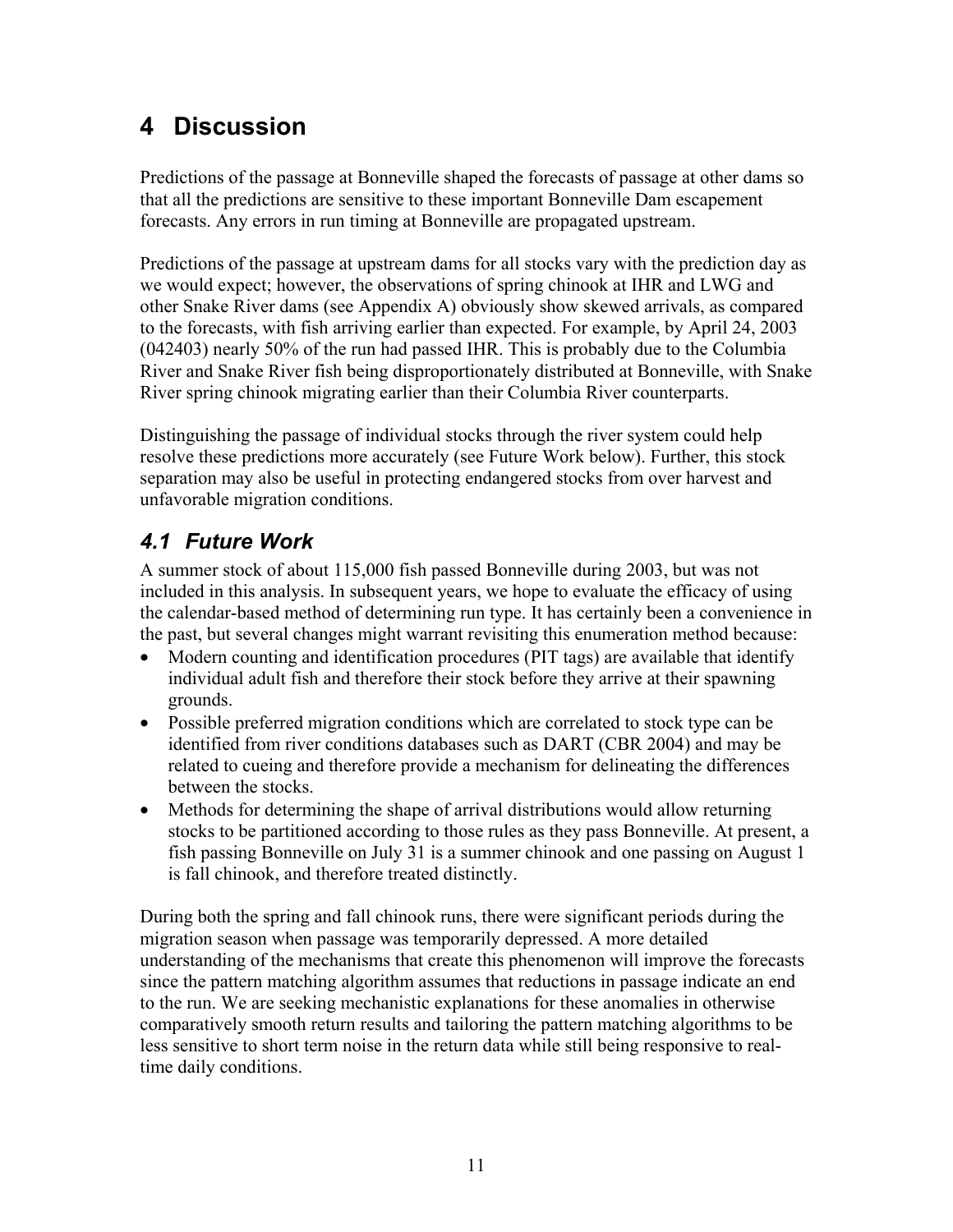Identification of specific stocks via PIT-tag detections could provide higher resolution passage data in subsequent years. For example, it could help to distinguish the Snake and Columbia River stocks which are currently in-separable in the visual counts at lower dams. This will be very helpful in predicting the upstream passage movements since the destinations of individuals and therefore proportions of the daily observations will be known.

Daily run-size predictions also include confidence intervals; however, these bounds are not related to other predictions made with our system EF/AUM. Currently, the confidence bounds are based on the Bayesian posterior distribution. In future years, we will be able to compare our in-season run-size forecasts with the predictions made in previous years relative to the final run-size.

As of March 2004, PFMC had projected 360,700 upriver spring chinook and 520,000 upriver fall chinook to return to the Columbia River (see Appendix B). Once again, a very high return compared to the 10-year averages. EF/AUM will run again this year as it did last year.

### **References**

- Beer, W.N., S. Iltis, C. Van Holmes, and J.J. Anderson. 2003. Evaluation of the 2002 Predictions of the Run-Timing of Wild Migrant Yearling Chinook and Water Quality at Multiple Locations on the Snake and Columbia Rivers using CRiSP/RealTime. Columbia Basin Research, School of Aquatic and Fishery Sciences. University of Washington, Box 358218 Seattle, WA 98195.
- Columbia Basin Research (CBR). 2004a. Data Access in Real Time (DART) Available on-line 28 March 2004 at http://www.cbr.washington.edu/dart/.

 . 2004b. DART Adult Passage Composite Report. Available on-line 28 March 2004 at http://www.cbr.washington.edu/dart/adult.html.

- Hyun, S.Y. 2002. Inseason forecasts of sockeye salmon returning to the Bristol Bay districts of Alaska. Ph.D. dissertation. University of Washington, Seattle, WA. 167pp.
- Salinger, D.H. and J.J. Anderson. a. Under review. Effects of temperature and flow on adult salmon migration speed.
- Salinger, D.H. and J.J. Anderson. b. In Preparation. A mechanistic model for Columbia River adult salmon upriver migration.
- PFMC (Pacific Fishery Management Council). 2004. Stock Abundance Analysis for 2003 Ocean Salmon Fisheries Available On-line 26 March 2004 at http://www.pcouncil.org/salmon/salpreI03/salpreI03.html.
- Zabel, R. and J.J. Anderson. 1997. A model of the travel time of migrating juvenile salmon, with an application to Snake River spring chinook. N. Amer. J. Fish. Manag. 17:93-100.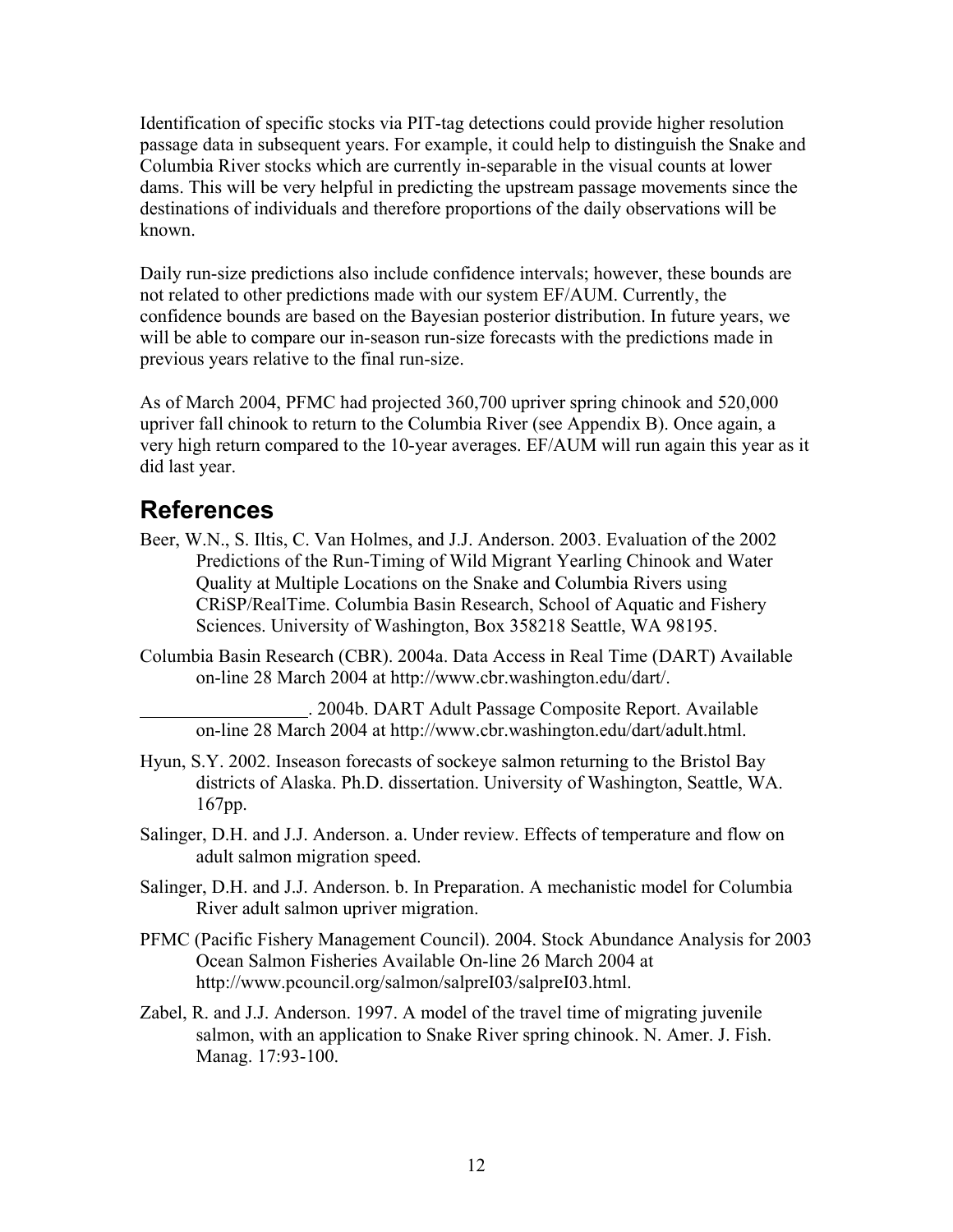## **Appendix A. Upriver passage forecast performance**

The graphs that follow depict observed passage and selected forecasted passage for spring and fall chinook at various dams (named by the three letter abbreviation). Forecasts made on various dates are drawn in different colors (not available in all distributions) and different line styles.



#### Spring chinook at BON



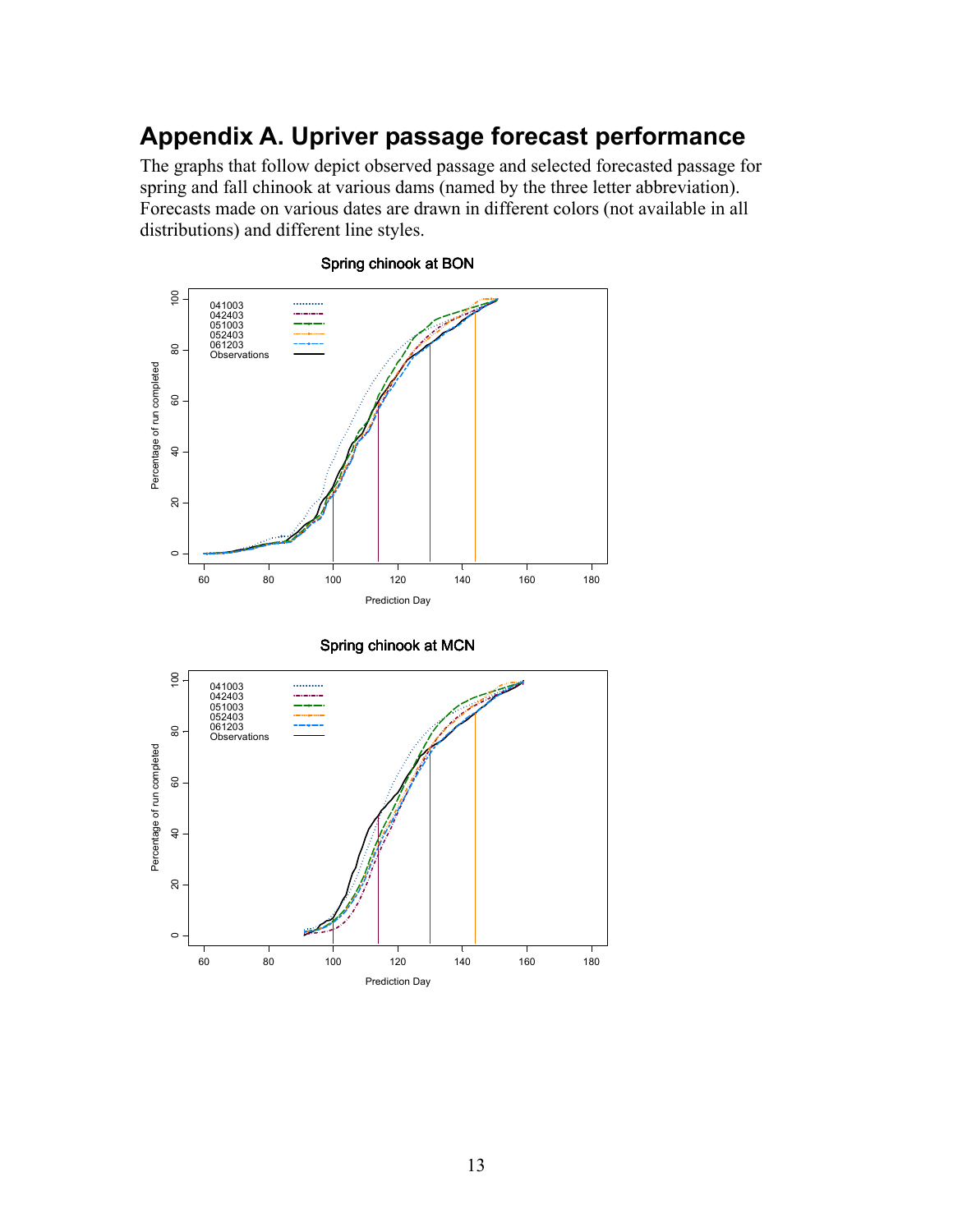Spring chinook at IHR



Spring chinook at LWG

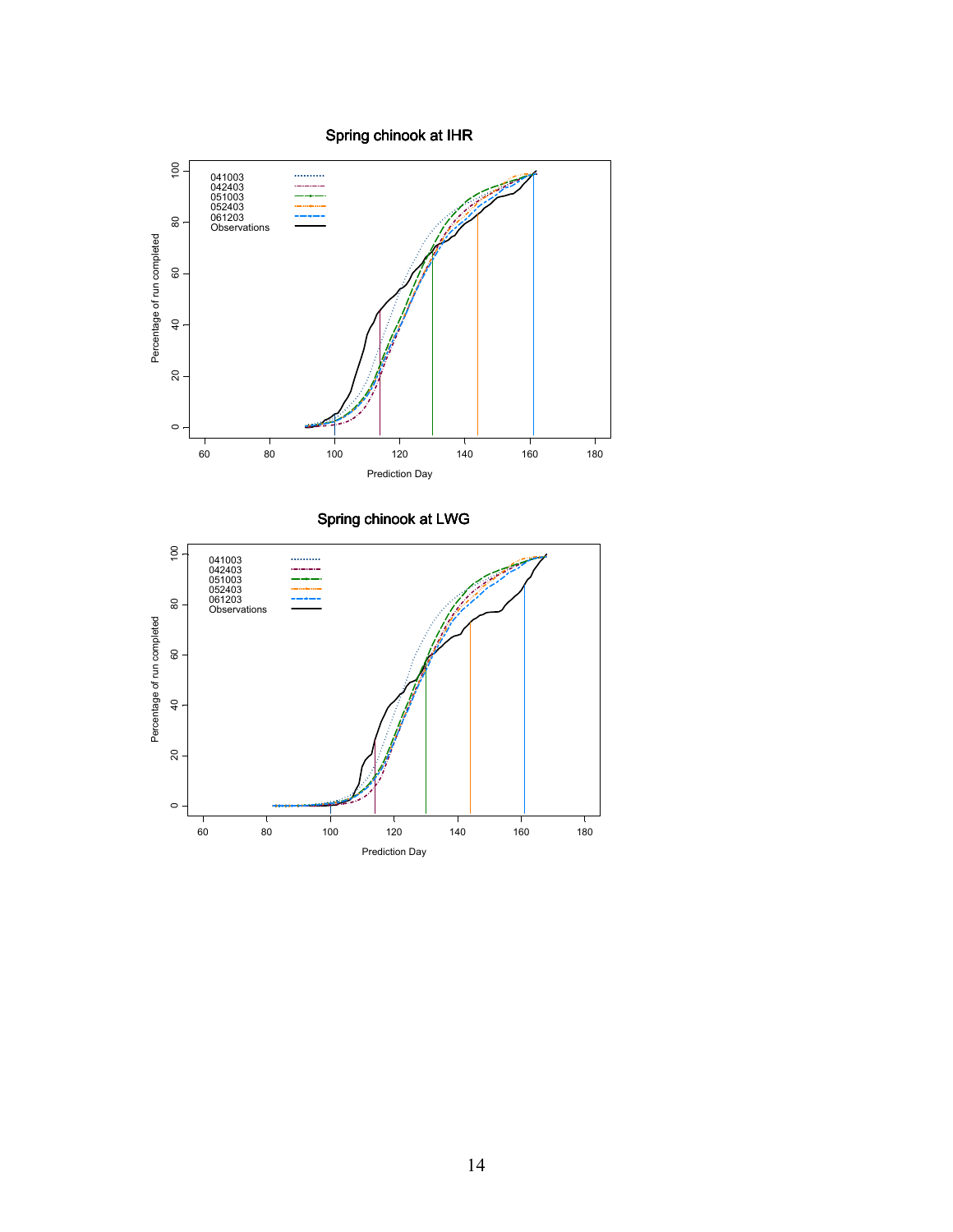Fall chinook at BON



Fall chinook at MCN

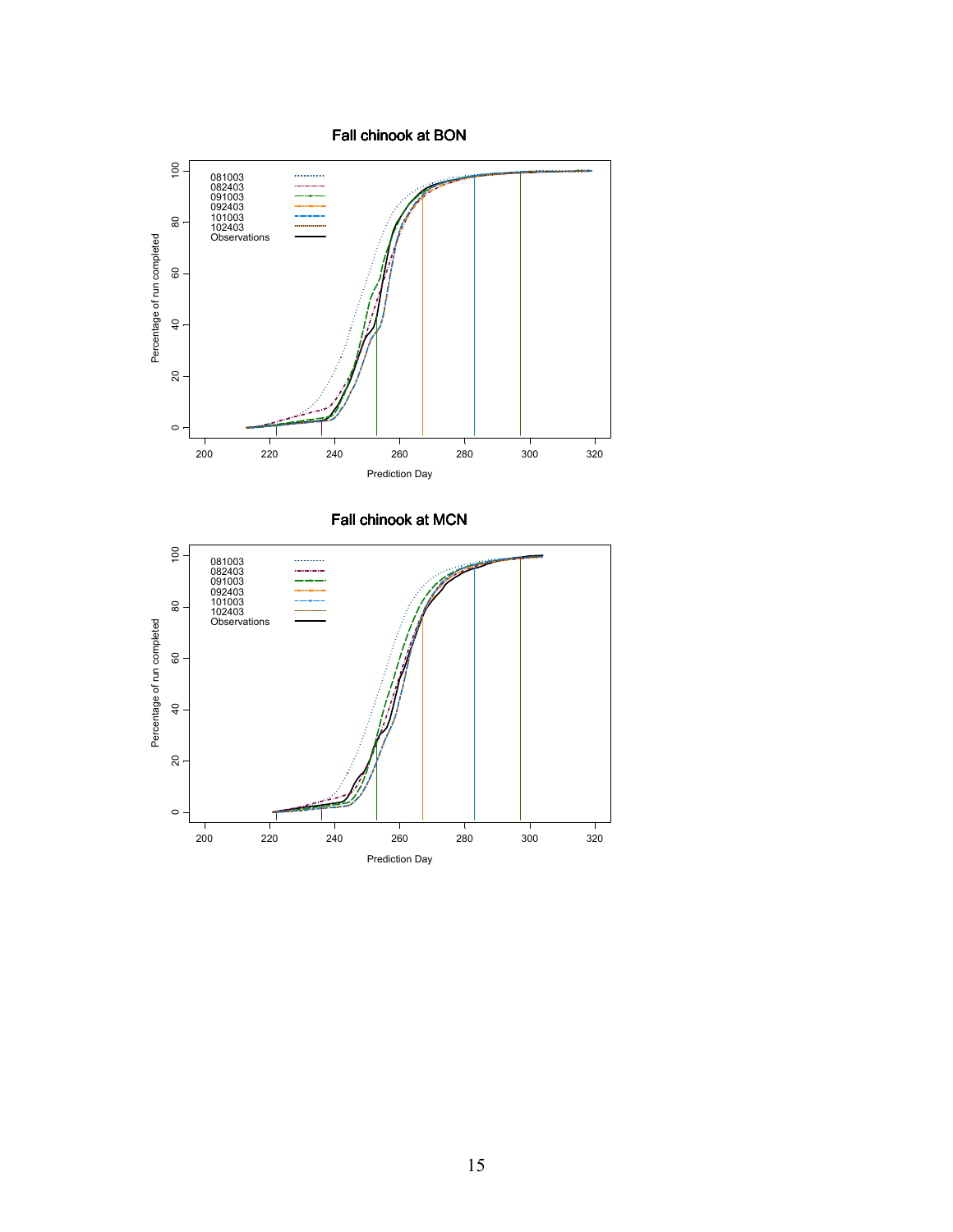Fall chinook at IHR



Fall chinook at LWG